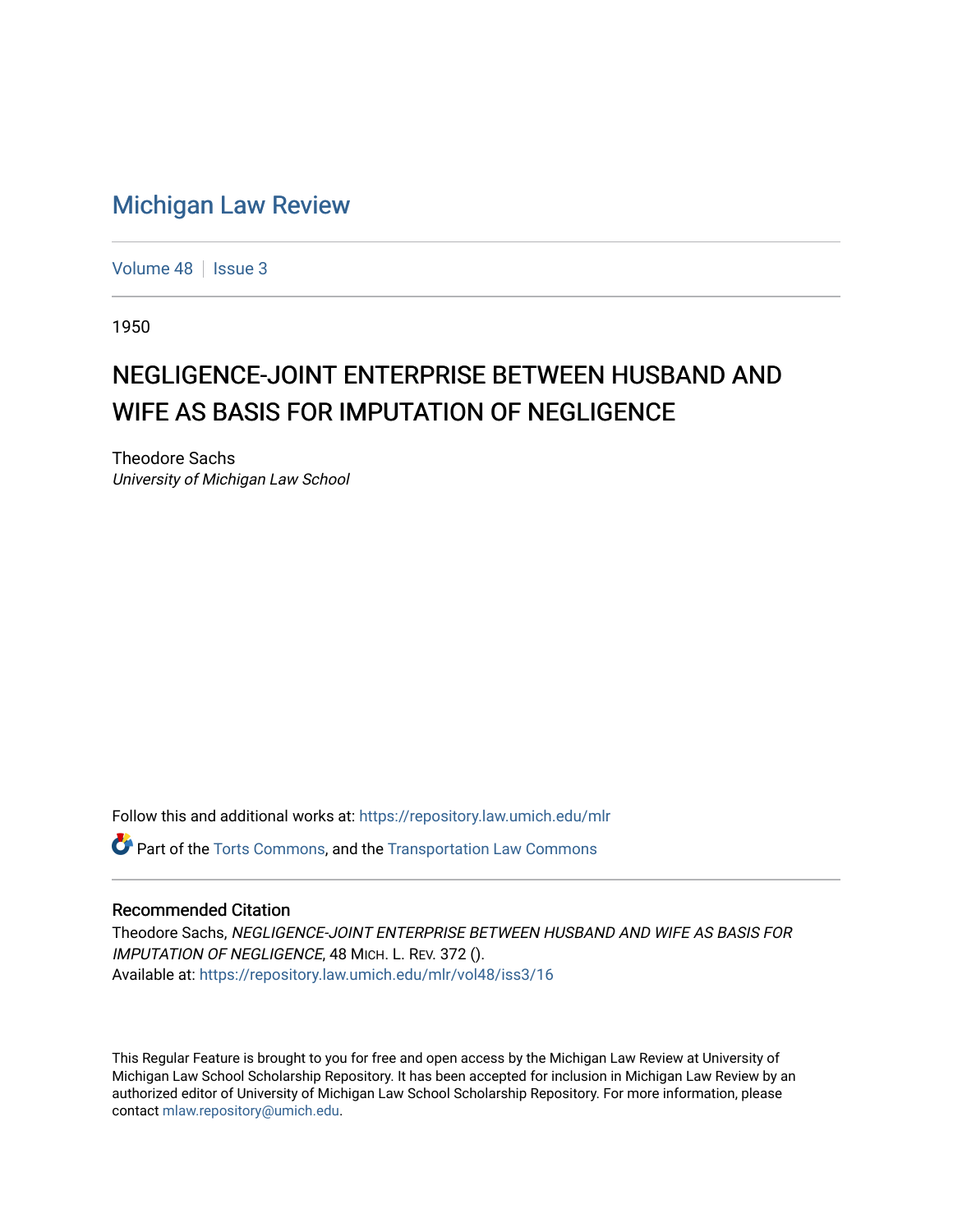NEGLIGENCE-JOINT ENTERPRISE BETWEEN HUSBAND AND WIFE AS BASIS FOR IMPUTATION OF NEGLIGENCE- $H$ 's car, driven by  $H$  with  $W$  as passenger, collided with  $D$ 's car as  $H$  and  $W$  were traveling from their California home to visit relatives in Florida. Both intended to seek employment in Florida and, if successful, to take up residence there. Each had been employed since marriage, their salaries going into a common fund. From this fund the car was purchased and the trip financed. In suit by Wand H against D, *held,* recovery of *W* denied. Because there was a joint enterprise between  $W$  and  $H$ ,  $H$ 's contributory negligence was imputed to *W. Caliando v. Huck,* (D.C. Fla. 1949) 84 F. Supp. 598.

An innocent plaintiff will not be denied recovery against a negligent defendant by the contributory negligence of a third person, in the absence of a special relationship between the plaintiff and third person such as master and servant,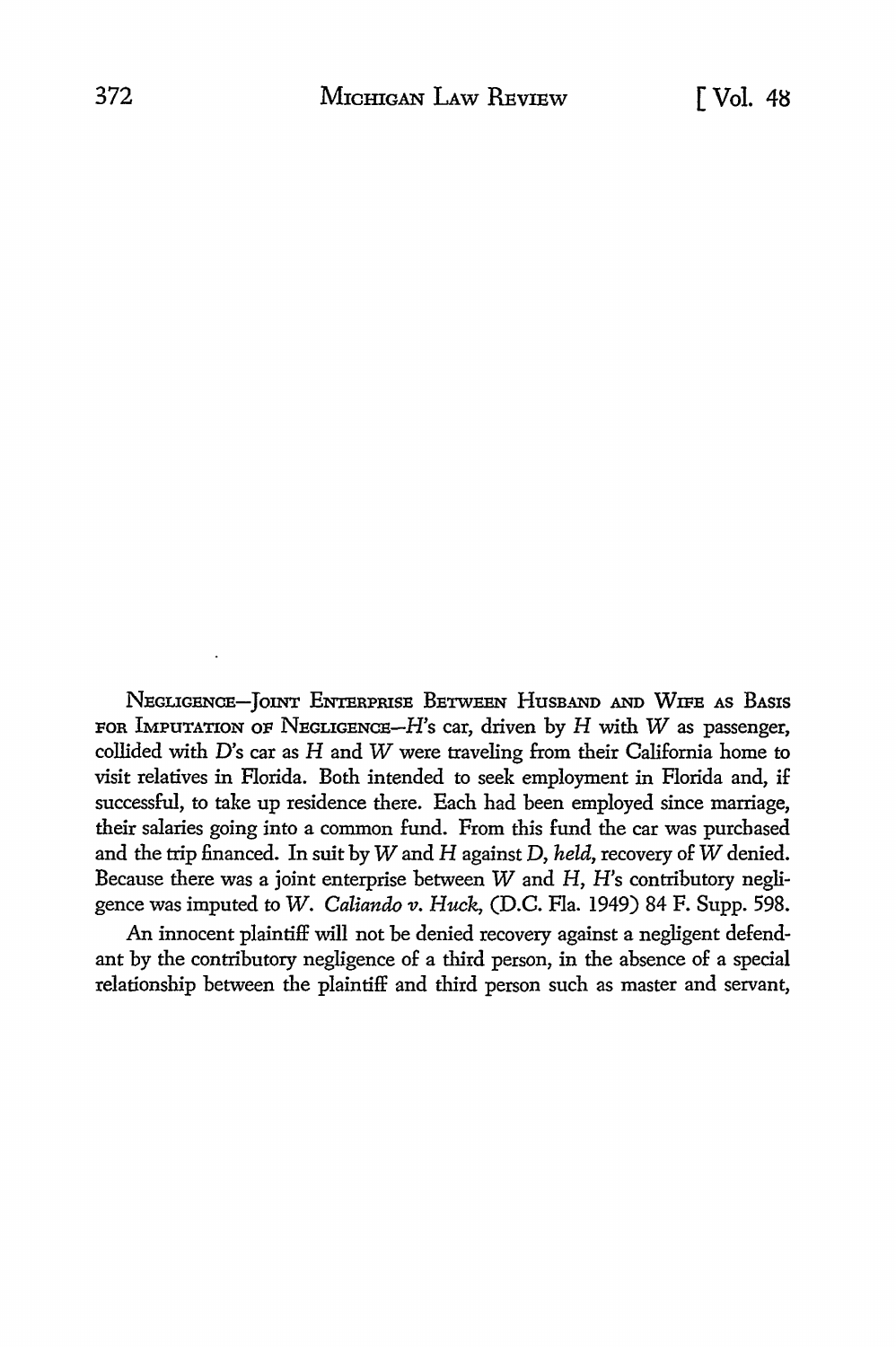1950] RECENT DECISIONS 373

principal and agent, or joint enterprise.1 Joint enterprise is most frequently used as a defense in auto cases, when a negligent driver seeks to escape liability to an injured passenger of another car by showing that this relationship existed between the passenger and his driver. If the joint enterprise is established, the contributory negligence of a plaintiff's driver will almost universally be imputed to the plaintiff, thus defeating recovery.2 Though the legal consequences of the relationship are clear, its definition is by no means settled.'3 Joint enterprise is generally considered, however, to be a relationsip between parties in which each has an interest in the purposes of a venture and a right of control over other members in directing that venture.<sup>4</sup> The control element is considered most important,<sup>5</sup> though of significance as well are the potential liability of the plaintiff to the defendant for conduct of the third party<sup>6</sup> and common financial purpose.<sup>7</sup> Tending to establish the right of control are such factors as joint ownership or possession,<sup>8</sup> sharing of expenses,<sup>9</sup> and, less important, evidence of alternative driving<sup>10</sup> or directions as to manner of driving.<sup>11</sup> The fact of marital or blood ties between the parties has frequently been held insufficient of itself to effect the necessary control.12 That the courts do refuse to find a joint venture when, as an only basis, the plaintiff and

1 Koplitz v. City of St. Paul, 86 Minn. 373, 90 N.W. 794 (1902). See generally, PROSSER, TORTS, §§55, 65 (1941); 45 C.J., §§573, 574 (1928). But Thorogood v. Bryan, 8 C. B. 115, 137 Eng. Rep. 452 (1849), origin of the doctrine of imputed negligence, laid down the early broad rule that the contributory negligence of a driver will always be imputed to his passenger on a theory of "identification" of passenger with driver (at least in carrier cases). The case and its theory is everywhere repudiated today. See particularly, Little v. Hackett, 116 U.S. 366, 6 S.Ct. 391 (1886). Michigan, in 1946, was the last state to repudiate the doctrine.

2 Weintraub, "The Joint Enterprise Doctrine in Automobile Law," 16 CoRN. L. Q. 320 (1931).

3 Rosenstrom v. North Bend Stage Line, 154 Wash. 57 at 60, 280 P. 932 (1929).

<sup>4</sup>Cunningham v. City\_ of Thief River Falls, 84 Minn. 21, 86 N.W. 763 (1901). The theory of the relationship is said to be "quasi-partnership" in Robison v. Oregon-Wash. R. & N. Co., 90 Ore. 490, 176 P. 594 (1919); or agency in Harber v. Graham, 105 N.J. 213, 143 A. 340 (1928).

<sup>5</sup>Koplitz v. City of St. Paul, supra, note 1.

<sup>6</sup>This is the so-called "two-way" test, often weighed as heavily as the control element; 2 TORTS RESTATEMENT, §485 (1934).

<sup>7</sup>Robison v. Oregon-Wash. R. & N. Co., supra, note 4; Peterson v. Norris, 193 Minn. 400, 258 N.W. 729 (1935) (denying joint enterprise for lack of common financial purpose).

s Zajic v. Johnson, 126 Neb. 191, 253 N.W. 77. (1934). A possible distinguishing feature in that case is that the parties are partners.

o Derrick v. Salt Lake and Ogden Ry. Co., 50 Utah 573, 168 P. 335 (1917).

10 Fisher v. Johnson, 238 lli. App. 25 (1925).

11 Ronan v. J. G. Turnbull Co., 99 Vt. 280, 131 A. 788 (1926).

12Brubaker v. Iowa County, 174 Wis. 574, 183 N.W. 690 (1921); 59 A.L.R. 153 at 154 (1929). Cases contra can generally be explained by reference to a community property statute in the jurisdiction, as in Solko v. Jones, 117 Cal. App. 372, 3 P. (2d) 1028 (1931); or an adherence to Thorogood v. Bryan, supra, note 1, as in the Michigan cases, which are cited and overruled in Bricker v. Green, 313 Mich. 218, 21 N.W. (2d) 105 (1946). If the wife may not sue in her own name, recovery will be precluded by her husband's contributory negligence, for he will not be permitted to sue in her behalf.